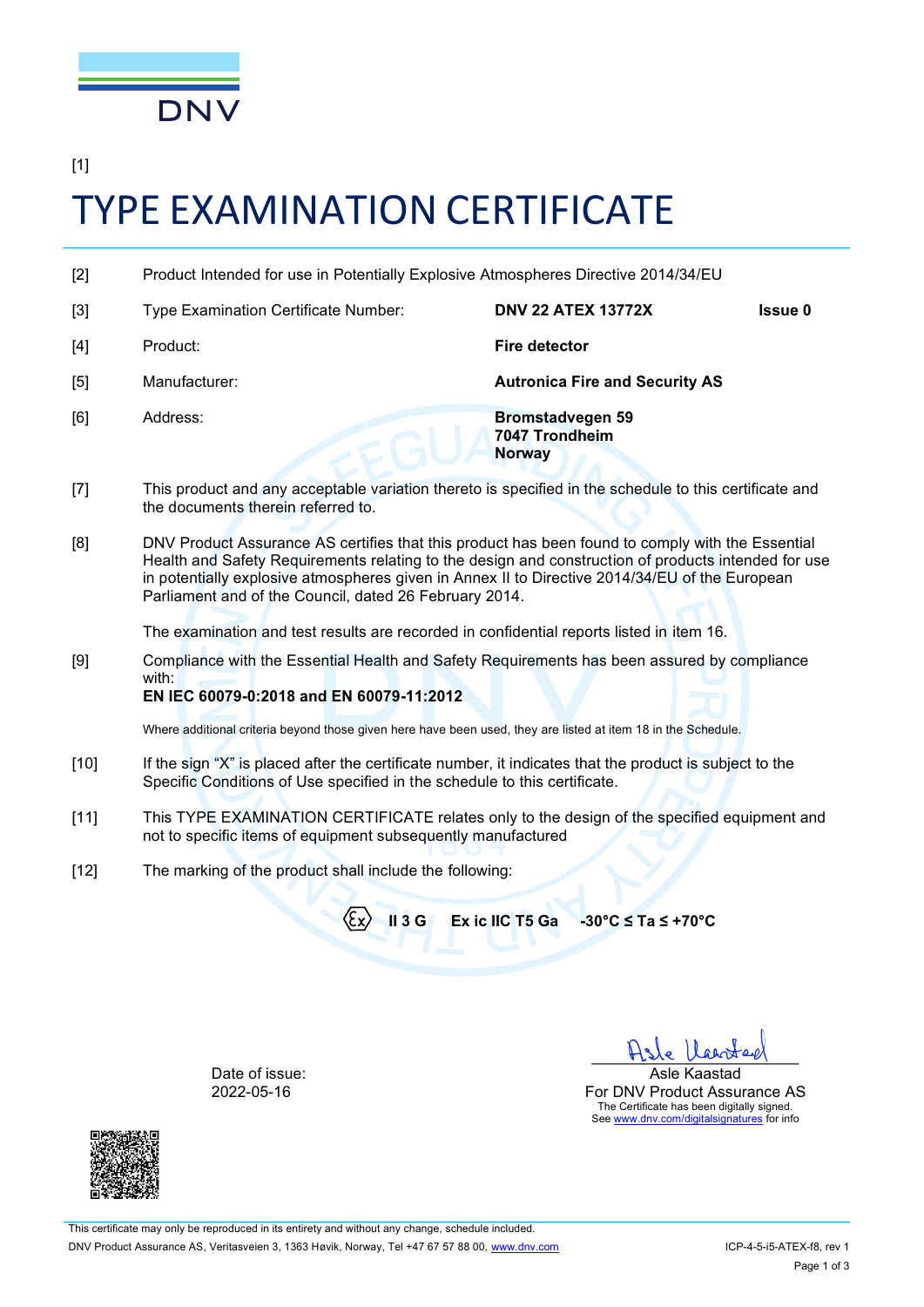

#### [13] **Schedule**

[14] **Type Examination Certificate No: DNV 22 ATEX 13772X** Issue 0

### [15] **Description of Product**

AutroGuard multicriteria protector (V-530-EXIC or V-530-EXIC/HS mounted to V-120). The product is an assembly of two parts, base and detector.

The base includes a PCBA with terminals for external connections.

The detector board is mounted in the detector and have connections to the base PCBA.

The bases may alternatively be mounted on the box BWP-100 (not a part of the certificate).

The detectors shall be supplied by the Autronica detector loop driver module, BSD-310/N, which is intended to be mounted in the Autrosafe Fire Alarm Control panel and connected to the power supply BSS-310A (in nonhazardous area). The loop driver is certified in Nemko 03ATEX217X.

#### **Type designation**

AutroGuard Multicriteria Protector V-530-EXIC AutroGuard Multicriteria Protector V-530-EXIC/HS (high sense variant) AutroGuard Multicriteria Protector V-120 (base)

#### **Intrinsic Safety Data**

Only to be connected to BSD-310/N and BSS-310A certified in Nemko 03ATEX217X.

Number of detectors that can be connected in parallell: 127 Maximum capacitance in cable: 1,9µF.

**Ambient temperature:** -30°C to +70°C

**Routine tests** None

## [16] **Report No**.: PRJN-330268-2021-PA-NOR

#### [17] **Specific Conditions of Use**

- 1. WARNING POTENTIAL ELECTROSTATIC CHARGING HAZARD SEE INSTRUCTIONS
- 2. The detector shall only be supplied by power supply BSS-310A and loop driver BSD-310/N, certified in Nemko 03ATEX217X, according to control drawing Doc-1005104.

#### [18] **Essential Health and Safety Requirements**

Met by compliance with the requirements mentioned in item 9.